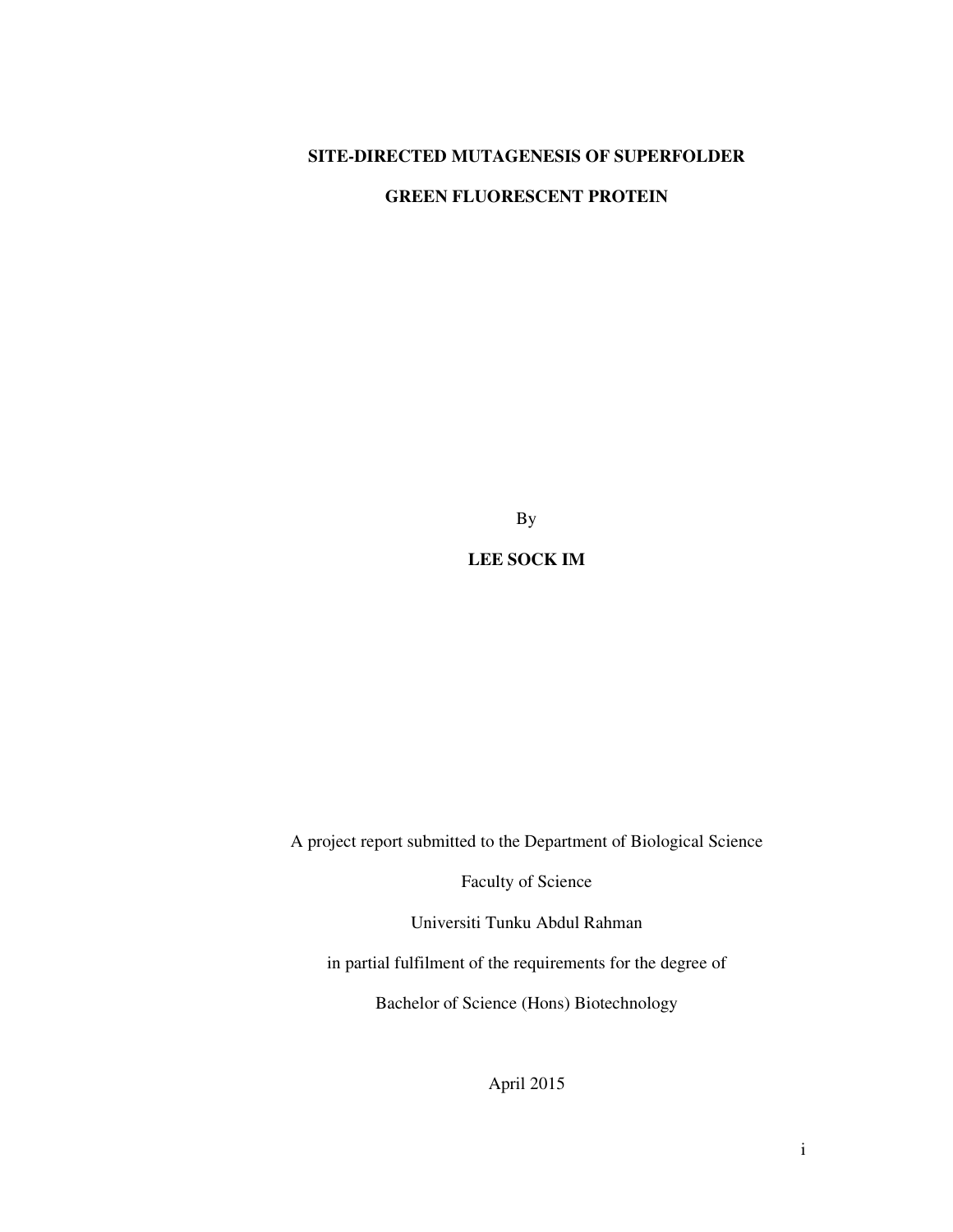#### **ABSTRACT**

# **SITE-DIRECTED MUTAGENESIS OF SUPERFOLDER GREEN FLUORESCENT PROTEIN**

#### **LEE SOCK IM**

Green Fluorescent Protein (GFP) is a protein made up of 238 amino acid residues that will emit green fluorescence when it is exposed to blue or UV light. It consists of eleven antiparallel beta-strands forming a beta-barrel, with an alpha-helix inside. It has been employed extensively as a reporter gene to visualize the protein-protein interactions (PPI) using GFP in bimolecular fluorescence complementation (BiFC) assays. Numerous researches have been carried out to develop GFP variants, including superfolder GFP (sfGFP), for improving the signal-to-noise (S/N) ratio in the BiFC assays, due to the intrinsic intramolecular interaction of the beta-strands, which causes irreversible assembly of sfGFP in the assays. This limits the use of sfGFP for monitoring dynamic PPI. The main objective of this study is to clone and express variants of sfGFP with mutation at 8th beta sheet and examine if these mutants sfGFP would remain fluoresecent. Mutations in the 8th beta sheet of sfGFP, were separately introduced by polymerase chain reaction (PCR), generating DNA fragments of mutant C-terminal of sfGFP (sfGFP-C).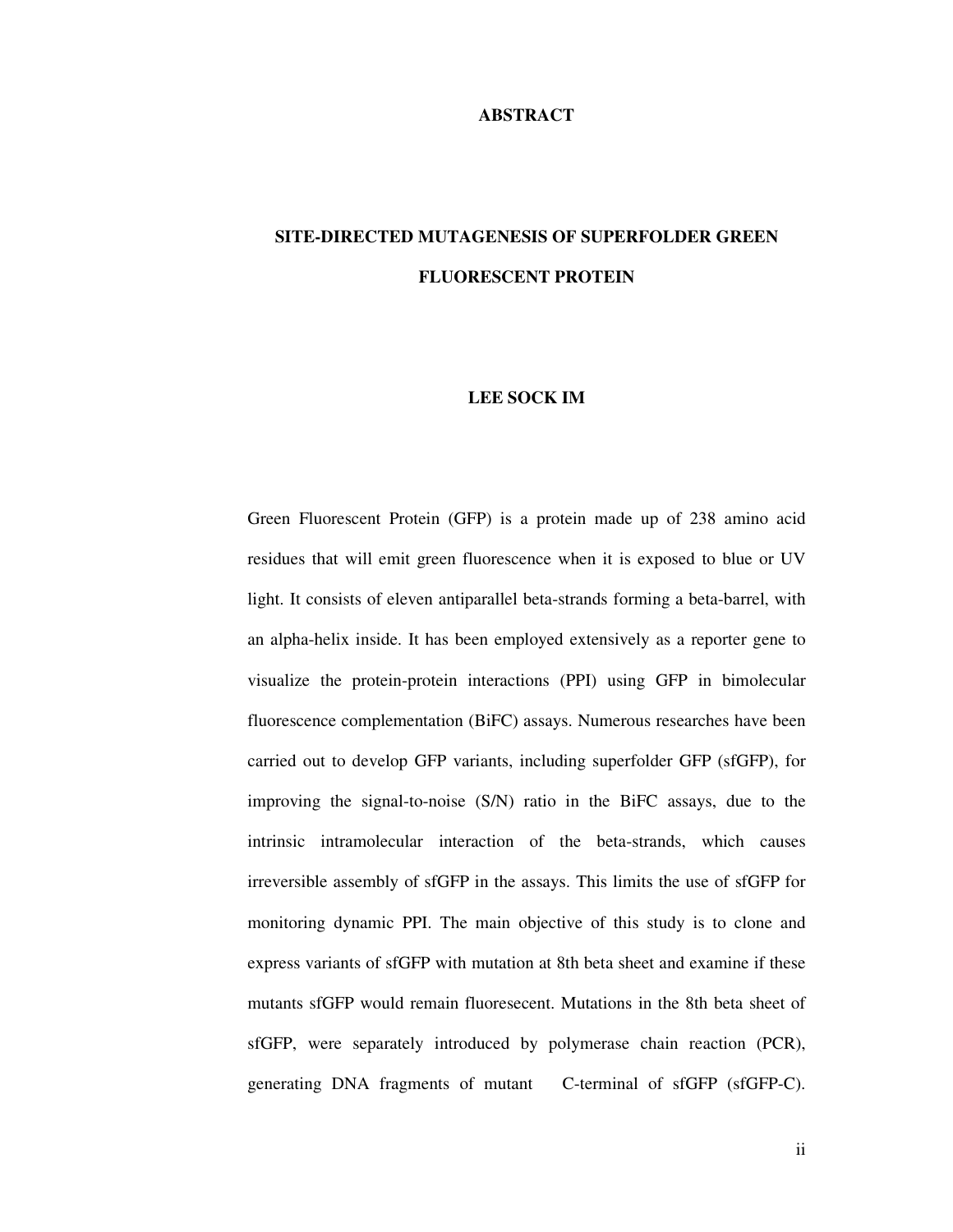Subsequently, the N-terminal fragment of sfGFP, was separately fused to the mutant sfGFP-C fragments by overlap extension polymerase chain reaction (OE-PCR). The full-length mutant sfGFP fragments were cloned into the expression plasmid vector  $pBTOPO^{\circledast}$  and the reaction mixtures were used to transform competent *Escherichia coli* TOP10. Transformants were screened by blue light irradiation, where putative carrying recombinant plasmid with the sfGFP insert would emit green fluorescence. In summary, all five mutant sfGFP constructs were separately cloned into the  $pB-TOPO^{\circledast}$ . However, mutant sfGFP IV was inserted into the expression vector at the opposite orientation, and therefore, was non-functional. Mutant sfGFP exhibited fluorescence loss, while other mutants, produced lower fluorescence than that of the wild-type sfGFP.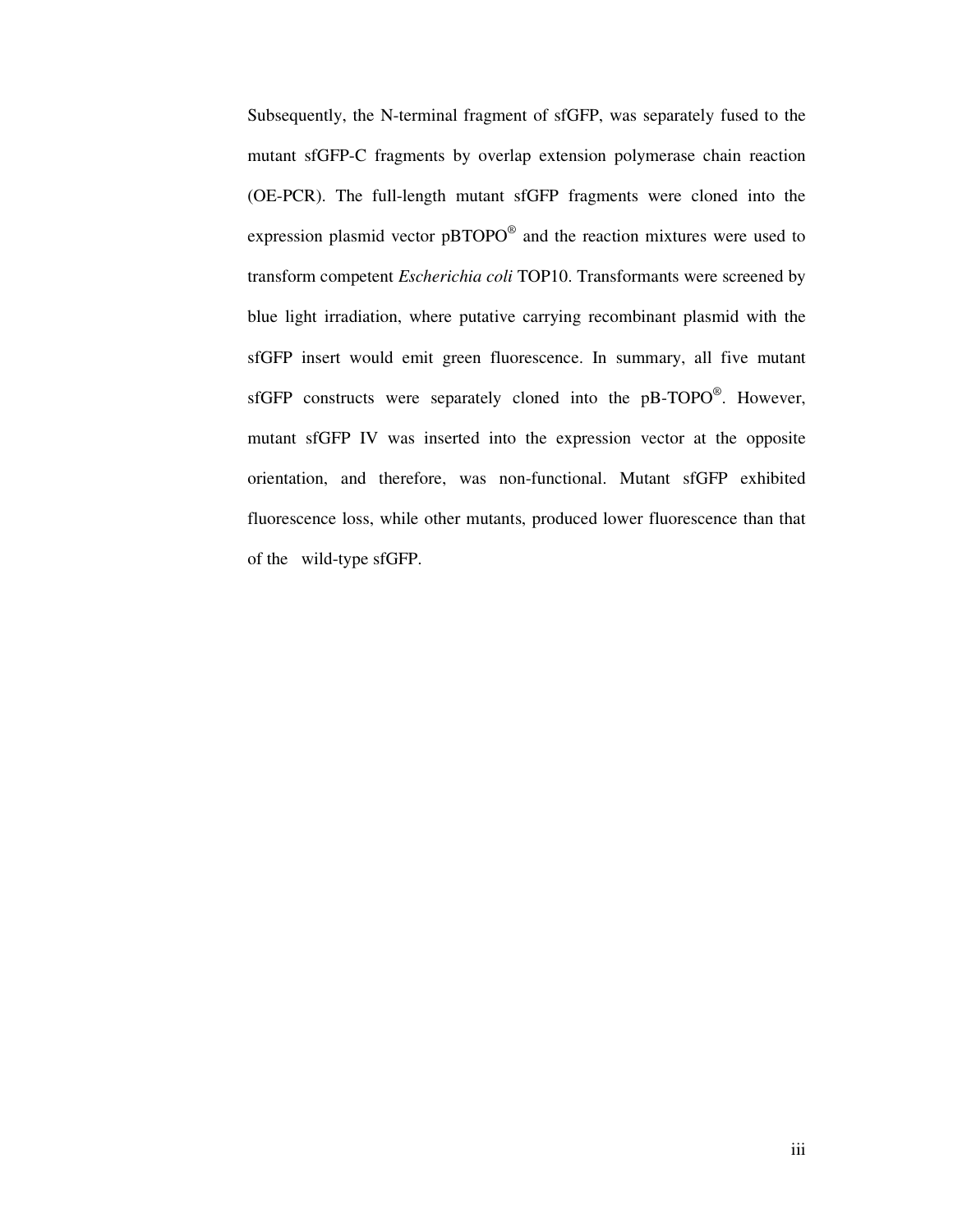#### **ACKNOWLEDGEMENT**

Foremost, I owe my utmost gratitude to my supervisor, Dr Wong Hann Ling for his patience, motivation, enthusiasm, and immense knowledge. His guidance helped me throughout the lab work and writing of this thesis. I could not have imagined having a better supervisor for my final year project. Besides, I am deeply grateful to postgraduate students Mr Toh Wai Keat and Mr Patrick Liew Jien Pxing for their assistance and helpful comments throughout this project. A special thanks to my fellow labmates, Choh Chin Fei, Goh Hui Ting, Goh Kai Syuen and Loo De Jing for sharing their experiences and tips all the way during FYP. Last but not least, I would like to thank my dearest family and friends for their spiritual and financial support. Without them, I could not have completed this project.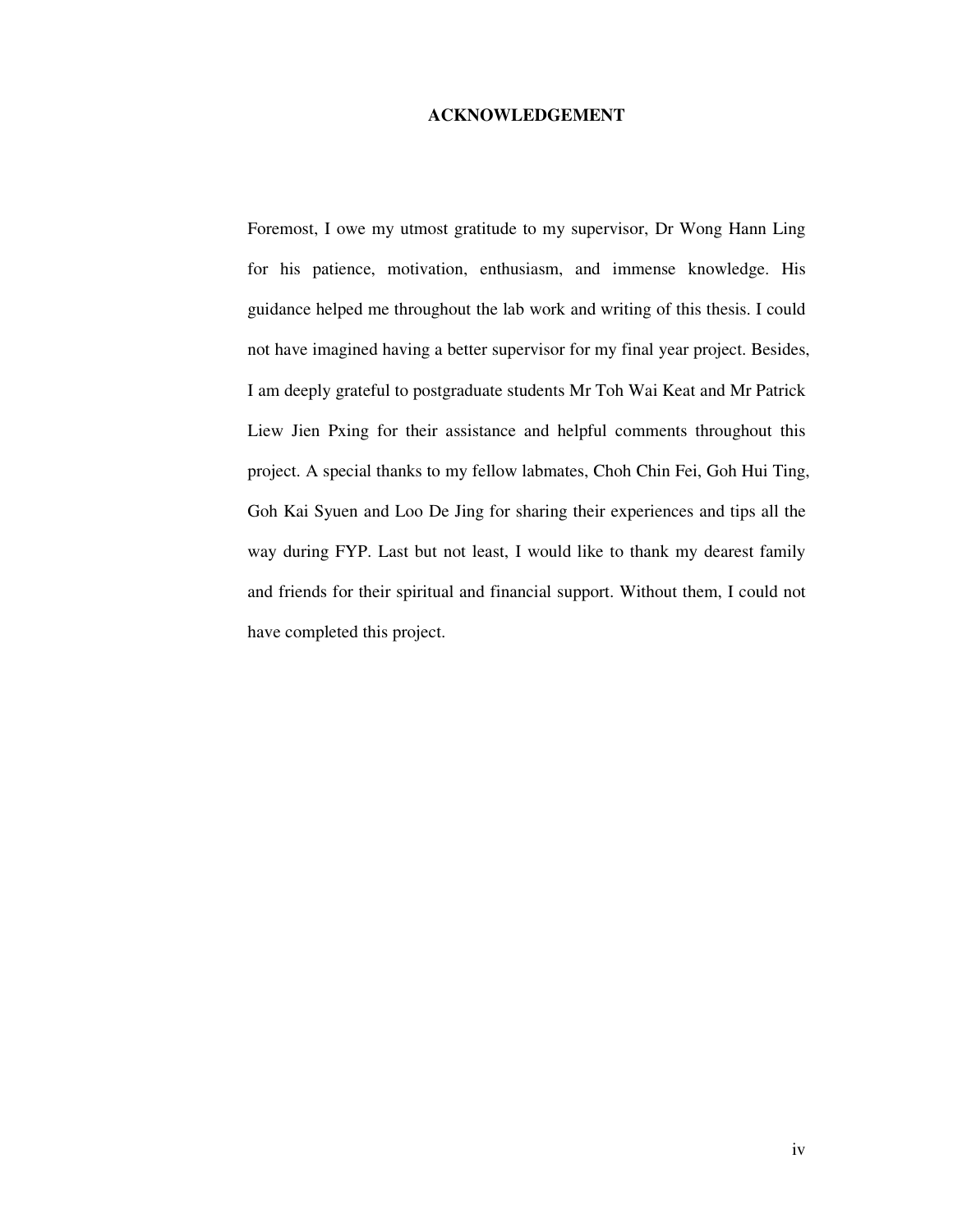#### **DECLARATION**

I hereby declare that the project report is based on my original work except for quotations and citations which have been duly acknowledged. I also declare that it has not been previously or concurrently submitted for any other degree at UTAR or other institutions.

LEE SOCK IM

\_\_\_\_\_\_\_\_\_\_\_\_\_\_\_\_\_\_\_\_\_\_\_\_\_\_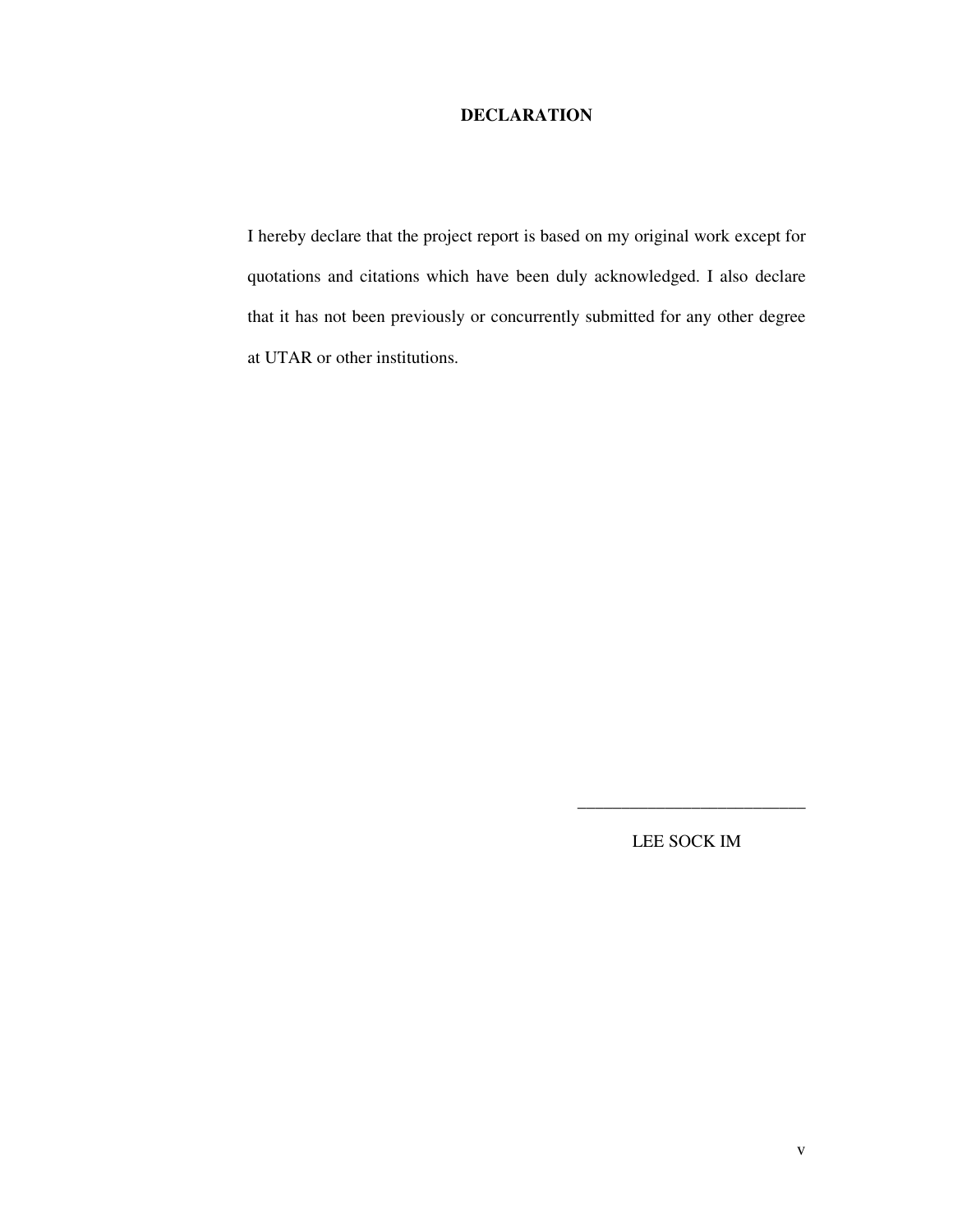#### **APPROVAL SHEET**

This project report entitled **"SITE-DIRECTED MUTAGENESIS OF SUPERFOLDER GREEN FLUORESCENT PROTEIN"** was prepared by LEE SOCK IM and submitted as partial fulfilment of the requirements for the degree of Bachelor of Science (Hons) Biotechnology at Universiti Tunku Abdul Rahman.

Approved by:

(Assoc. Prof. Dr. WONG HANN LING) Date:…………………..

Supervisor

Department of Biological Science

\_\_\_\_\_\_\_\_\_\_\_\_\_\_\_\_\_\_\_\_\_\_\_\_\_\_\_

Faculty of Science

Universiti Tunku Abdul Rahman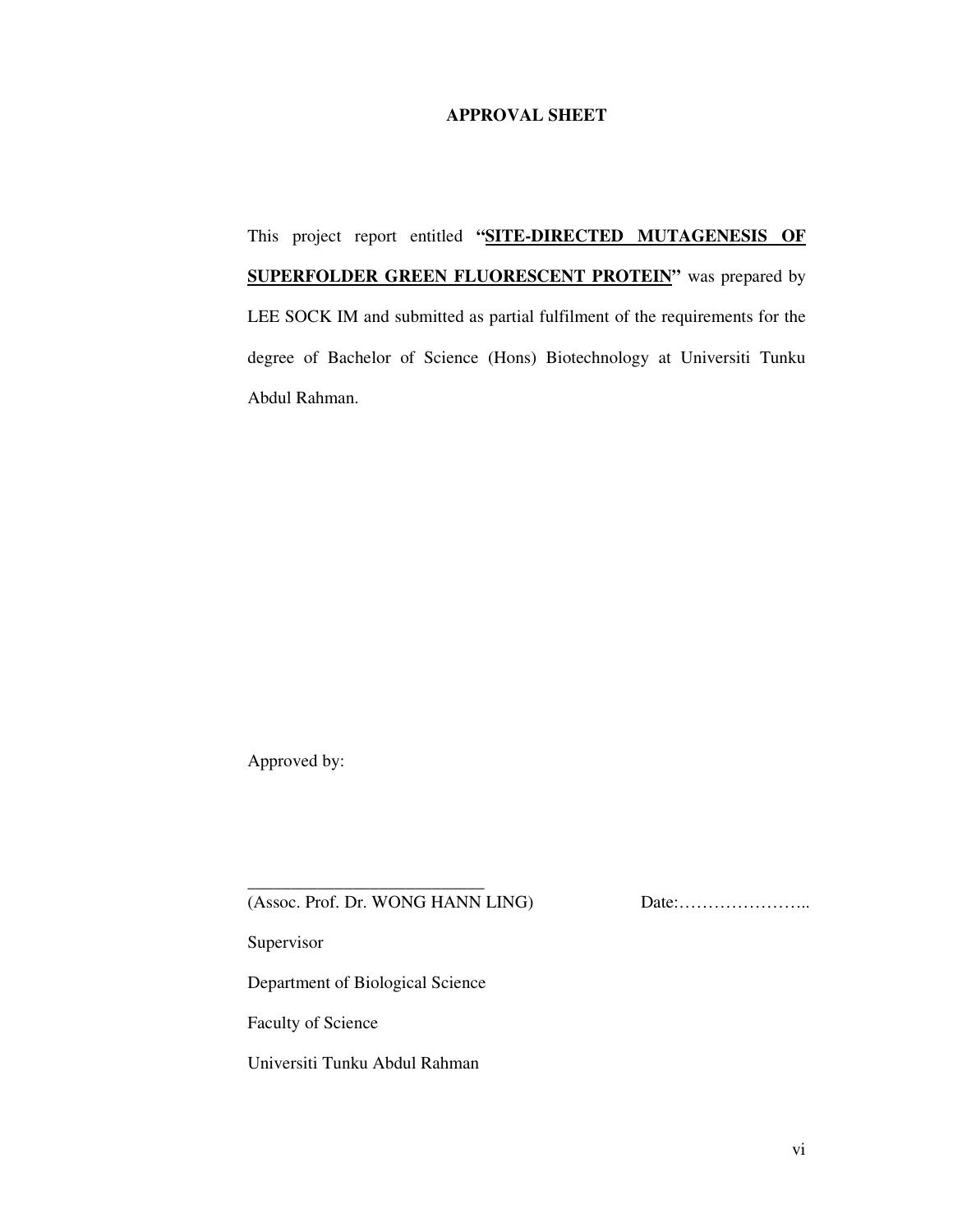#### **FACULTY OF SCIENCE**

#### **UNIVERSITI TUNKU ABDUL RAHMAN**

Date: \_\_\_\_\_\_\_\_\_\_\_\_\_\_\_\_\_\_

#### **PERMISSION SHEET**

It is hereby certified that **LEE SOCK IM** (ID No: **12ADB01797**) has completed this final year project entitled **"SITE-DIRECTED MUTAGENESIS OF SUPERFOLDER GREEN FLUOROSCENT PROTEIN**" under the supervision of Assoc. Prof. Dr. Wong Hann Ling from the Department of Biological Science, Faculty of Science.

I hereby give permission to the University to upload the softcopy of my final year project in pdf format into the UTAR Institutional Repository, which may be made accessible to the UTAR community and public.

Yours truly,

(LEE SOCK IM)

\_\_\_\_\_\_\_\_\_\_\_\_\_\_\_\_\_\_\_\_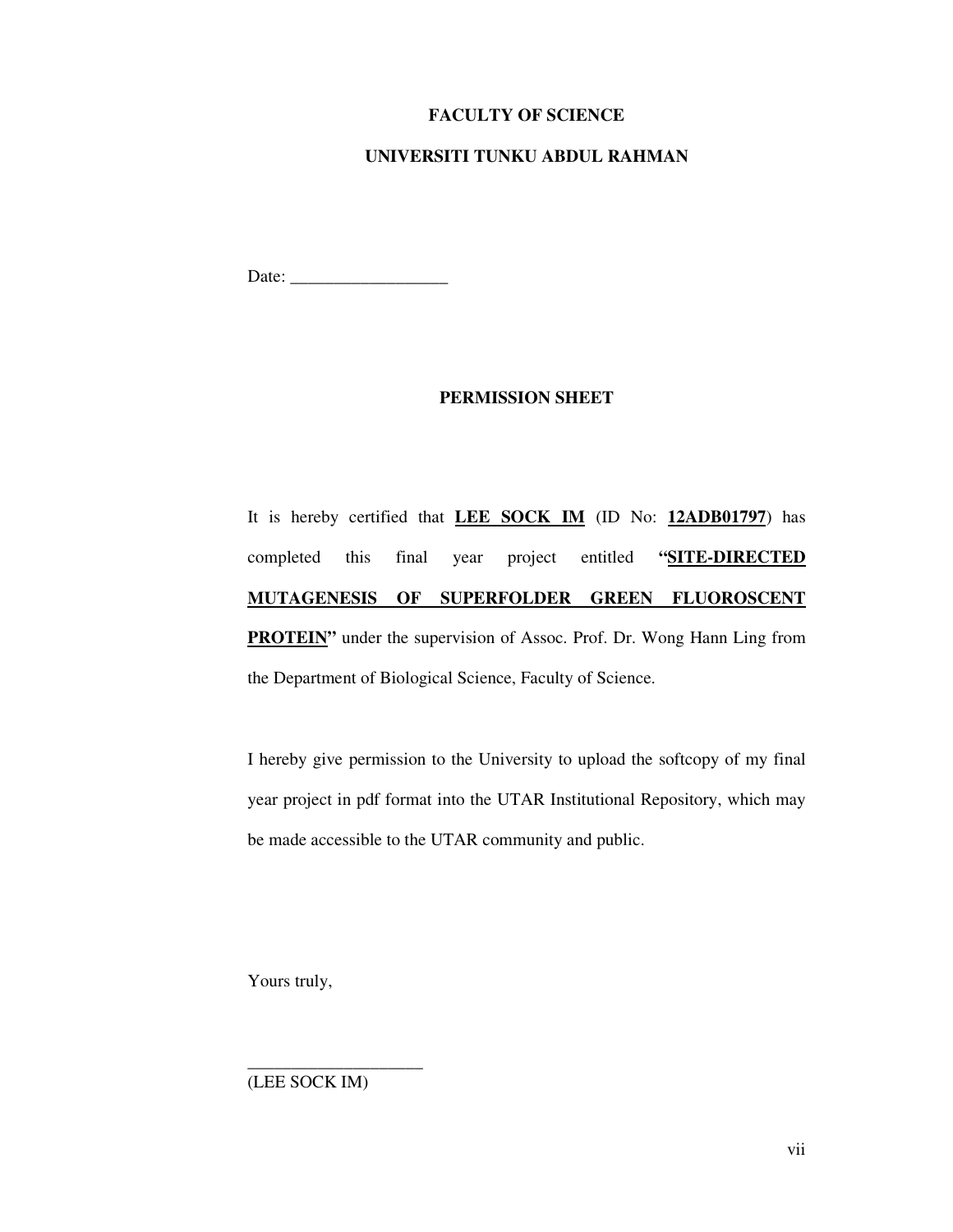# **TABLE OF CONTENTS**

| <b>ABSTRACT</b>              | ii   |
|------------------------------|------|
| <b>ACKNOWLEDGEMENT</b>       | iv   |
| <b>DECLARATION</b>           | V    |
| <b>APPROVAL SHEET</b>        | vi   |
| PERMISSION SHEET             | vii  |
| <b>TABLE OF CONTENTS</b>     | viii |
| <b>LIST OF TABLES</b>        | хi   |
| <b>LIST OF FIGURES</b>       | xii  |
| <b>LIST OF ABBREVIATIONS</b> | xiv  |

## **CHAPTER**

| $\mathbf{1}$ |                         | <b>INTRODUCTION</b>                                             |                                            |  |
|--------------|-------------------------|-----------------------------------------------------------------|--------------------------------------------|--|
|              |                         | 1.1 Background Information                                      | 1                                          |  |
|              |                         | 1.1.1 Green Fluorescent Protein (GFP)                           | 1                                          |  |
|              |                         | 1.1.2 Superfolder Green Fluorescent Protein (sfGFP)             |                                            |  |
|              |                         | 1.1.3 Site-directed Mutagenesis                                 | $\begin{array}{c} 2 \\ 3 \\ 3 \end{array}$ |  |
|              |                         | 1.2 Objectives and Significance of Study                        |                                            |  |
| 2            |                         | <b>LITERATURE REVIEW</b>                                        |                                            |  |
|              |                         | 2.1 Green Fluorescent Protein (GFP)                             | $\frac{5}{5}$                              |  |
|              |                         | Advantages of GFP over Bioluminescent Reporter<br>2.1.1<br>Gene |                                            |  |
|              |                         | 2.1.2 Three-Dimensional Structure of GFP                        | 5                                          |  |
|              |                         | 2.1.3 Physical and Biochemical Properties of GFP                | $\overline{7}$                             |  |
|              |                         | 2.1.4 Factors Affecting Fluorescence Properties of GFP          | $\boldsymbol{7}$                           |  |
|              |                         | 2.1.5 Genetic Modification of GFP                               | 8                                          |  |
|              |                         | 2.2 Superfolder Green Fluorescent Protein (sfGFP)               | 9                                          |  |
|              |                         | 2.2.1 Main Features of sfGFP                                    | 9                                          |  |
|              |                         | 2.2.2 Limitation of sfGFP                                       | 10                                         |  |
|              | 2.3 Applications of GFP | 11                                                              |                                            |  |
|              |                         | 2.3.1 Reporter Gene                                             | 11                                         |  |
|              |                         | 2.3.2 Fusion Tags                                               | 12                                         |  |
|              |                         | 2.3.3 GFP-based Biosensors                                      | 12                                         |  |
|              |                         | 2.3.4 In Vivo Imaging of Protein-Protein Interactions<br>(PPIs) | 13                                         |  |
|              |                         | 2.3.5 Bimolecular Fluorescence Complementation (BiFC)           | 14                                         |  |
|              |                         | 2.4 Overlap Extension Polymerase Chain Reaction (OE-PCR)        | 16                                         |  |
|              |                         | 2.5 pBAD TOPO <sup>®</sup> TA Expression Kit                    | 17                                         |  |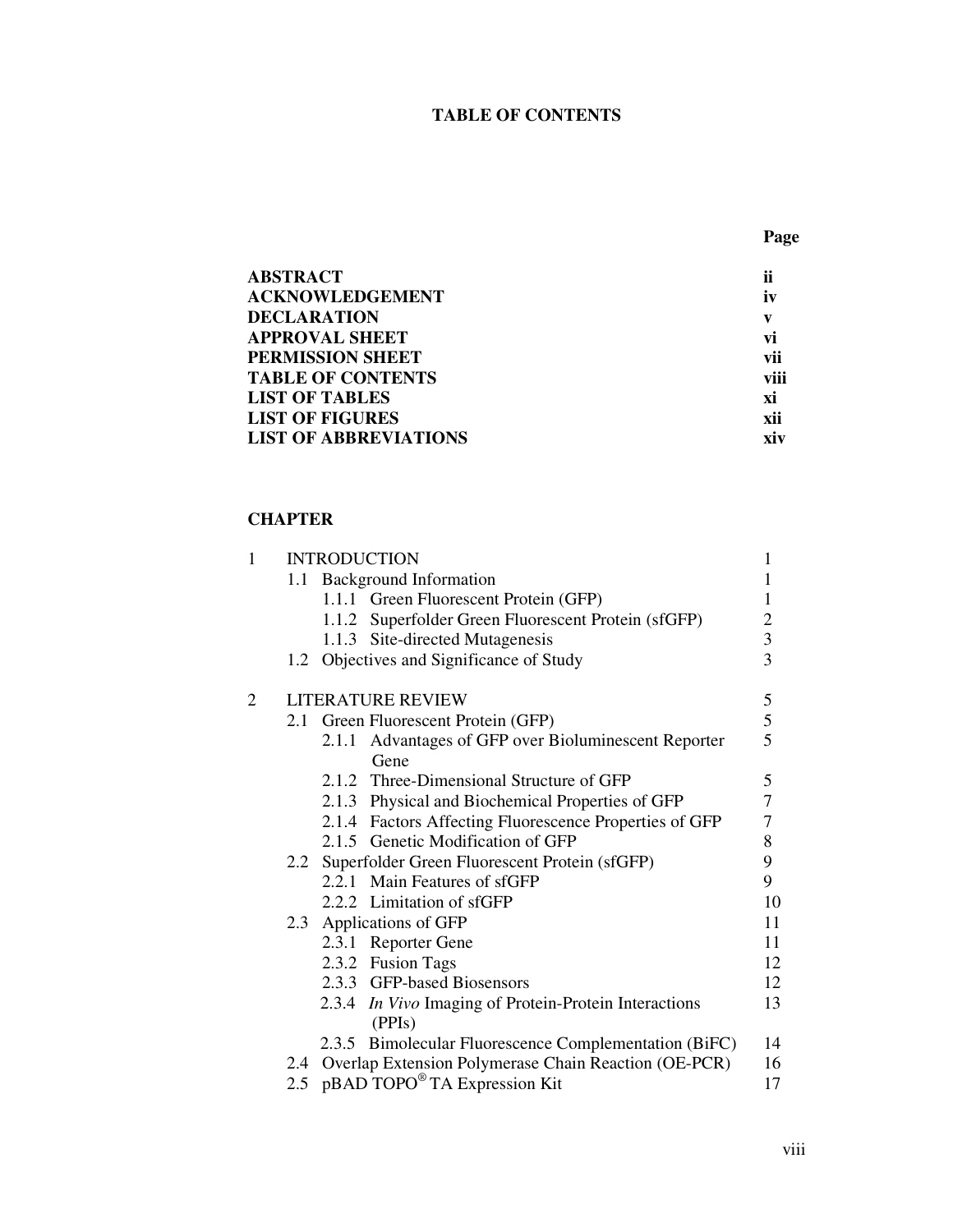| 3 |     | <b>MATERIALS AND METHODS</b>                                                     | 19 |  |  |
|---|-----|----------------------------------------------------------------------------------|----|--|--|
|   | 3.1 | List of Instruments and Materials Used                                           | 19 |  |  |
|   | 3.2 | Experimental Design for Molecular Cloning of sfGFP                               |    |  |  |
|   | 3.3 | Preparation of Medium and Buffer Solutions                                       | 22 |  |  |
|   |     | 3.3.1 Preparation of $2 \times$ YT Culture Medium                                | 22 |  |  |
|   |     | 3.3.2 Preparation of Super Optimal with Catabolite                               | 22 |  |  |
|   |     | Repression (S.O.C) Medium                                                        |    |  |  |
|   |     | 3.3.3 Preparation of Antibiotics Stock Solution                                  | 23 |  |  |
|   |     | 3.3.4 Preparation of 10x TAE Buffer and 1x TAE                                   | 23 |  |  |
|   |     | 3.3.5 Preparation of 1 M Tris-HCl, pH 8                                          | 24 |  |  |
|   |     | 3.3.6 Preparation of 75 mM CaCl <sub>2</sub> Solution containing<br>15% Glycerol | 24 |  |  |
|   | 3.4 | Extraction of Plasmid DNA using Thermo Scientific                                | 24 |  |  |
|   |     | GeneJET Plasmid Miniprep Kit                                                     |    |  |  |
|   | 3.5 | Site-directed Mutagenesis of sfGFP                                               | 26 |  |  |
|   |     | Amplification of Fragments by Polymerase Chain<br>3.5.1                          | 26 |  |  |
|   |     | Reaction (PCR)                                                                   |    |  |  |
|   |     | 3.5.2 Purification of Fragments by Ethanol Precipitation                         | 28 |  |  |
|   |     | 3.5.3 Site-directed Mutagenesis by Overlap Extension                             | 29 |  |  |
|   |     | PCR (OE-PCR)                                                                     |    |  |  |
|   |     | 3.5.4 Purification of PCR Products by Geneaid Gel/PCR                            | 31 |  |  |
|   |     | <b>DNA Fragments Extraction Kit</b>                                              |    |  |  |
|   |     | 3.5.5 TOPO <sup>®</sup> TA Cloning Reaction                                      | 31 |  |  |
|   |     | 3.5.6 Preparation of Heat Shock Competent Cells                                  | 32 |  |  |
|   |     | 3.5.7 Transformation by Heat Shock                                               | 33 |  |  |
|   |     | 3.5.8 Screening of Possible Clones by Direct Observation                         | 34 |  |  |
|   |     | under Blue Light and Plasmid Extraction                                          |    |  |  |
|   |     | 3.5.9 Confirmation of Positive Clones by PCR                                     | 35 |  |  |
|   |     | 3.5.10 DNA Sequencing and Sequence Alignment Analysis                            | 36 |  |  |
|   |     | 3.6 Agarose Gel Electrophoresis                                                  | 37 |  |  |
|   | 3.7 | Semi-quantitative Analysis of Fluorescence Intensity using                       | 37 |  |  |
|   |     | ImageJ                                                                           |    |  |  |
| 4 |     | <b>RESULTS</b>                                                                   | 39 |  |  |
|   |     | 4.1 Plasmid Extraction of pBAD-sfGFP                                             | 39 |  |  |
|   |     | 4.2 Site-directed Mutagenesis of sfGFP                                           | 40 |  |  |
|   |     | 4.2.1 Amplification of sfGFP-N and sfGFP-C Fragments                             | 40 |  |  |
|   |     | 4.2.2 Overlap Extension Polymerase Chain Reaction for                            | 41 |  |  |
|   |     | Full Length sfGFP Recombinant Genes Construction                                 |    |  |  |
|   |     | TOPO® TA Cloning and Heat Shock Transformation<br>4.2.3                          | 42 |  |  |
|   | 4.3 | Plasmid Extraction and Confirmation of Insert by PCR                             | 46 |  |  |
|   | 4.4 | Verification of Mutant Clones by DNA Sequencing and                              | 48 |  |  |
|   |     | Alignment                                                                        |    |  |  |
|   |     | Verification of Mutant Clones of A163F, A163I,<br>4.4.1<br>A163L and I161G       | 48 |  |  |
|   |     | 4.4.2 Verification of Mutant Clone of I161V                                      | 49 |  |  |
|   | 4.5 | Quantification of Extracted Mutant Plasmids                                      | 51 |  |  |
|   | 4.6 | Semi-quantitative Analysis of Fluorescence Intensity of                          | 51 |  |  |
|   |     | <b>Mutants</b>                                                                   |    |  |  |